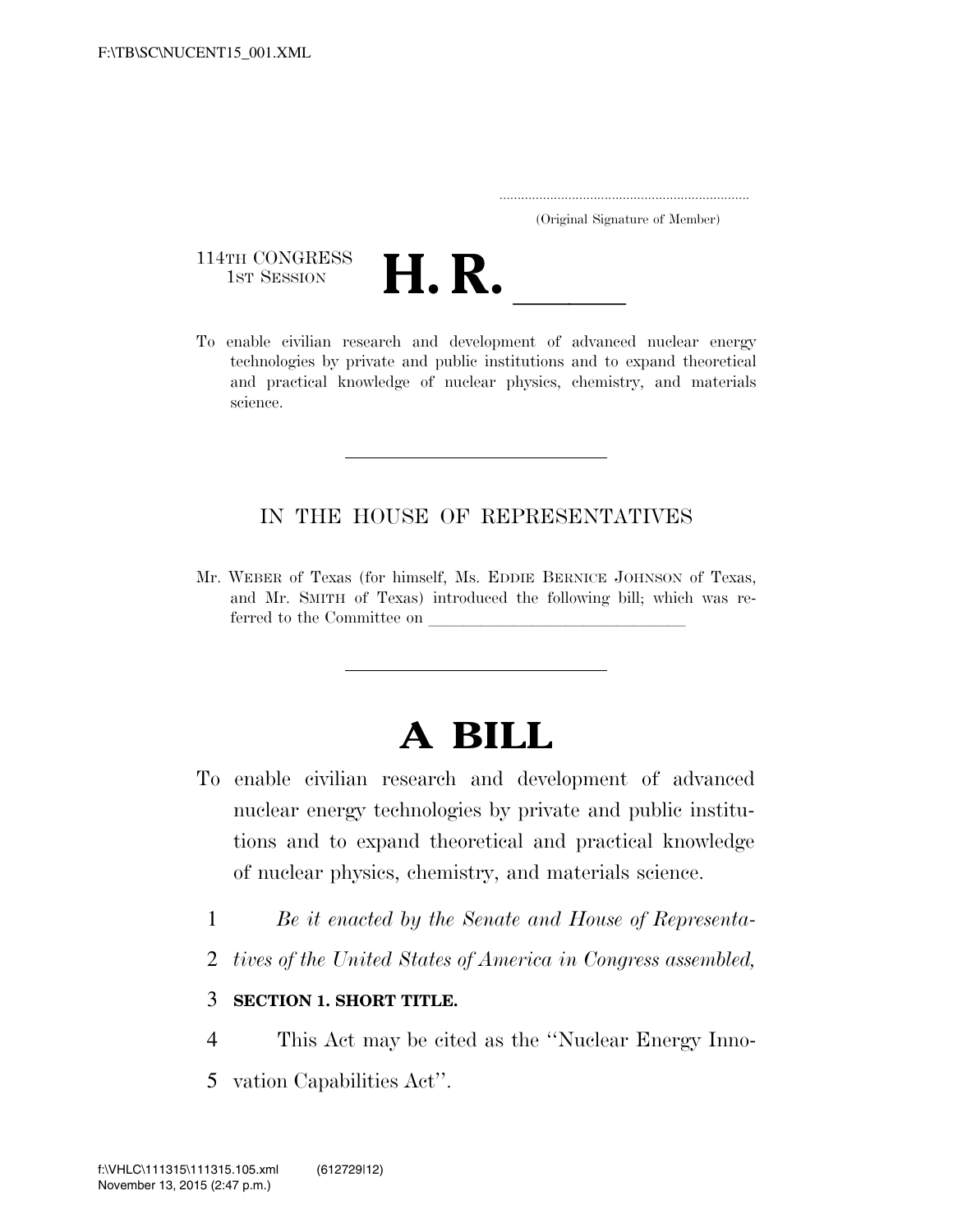#### **SEC. 2. DEFINITIONS.**

In this Act:

 (1) ADVANCED FISSION REACTOR.—The term ''advanced fission reactor'' means a nuclear fission reactor with significant improvements over the most recent generation of nuclear reactors, which may in- clude inherent safety features, lower waste yields, greater fuel utilization, superior reliability, resist- ance to proliferation, and increased thermal effi-ciency.

 (2) DEPARTMENT.—The term ''Department'' means the Department of Energy.

 (3) FAST NEUTRON.—The term ''fast neutron'' means a neutron with kinetic energy above 100 kiloelectron volts.

 (4) NATIONAL LABORATORY.—The term ''Na- tional Laboratory'' has the meaning given that term in paragraph (3) of section 2 of the Energy Policy Act of 2005 (42 U.S.C. 15801(3)), except that with 20 respect to subparagraphs  $(G)$ ,  $(H)$ , and  $(N)$  of such paragraph, for purposes of this Act the term in-cludes only the civilian activities thereof.

 (5) NEUTRON FLUX.—The term ''neutron flux'' means the intensity of neutron radiation measured as a rate of flow of neutrons applied over an area.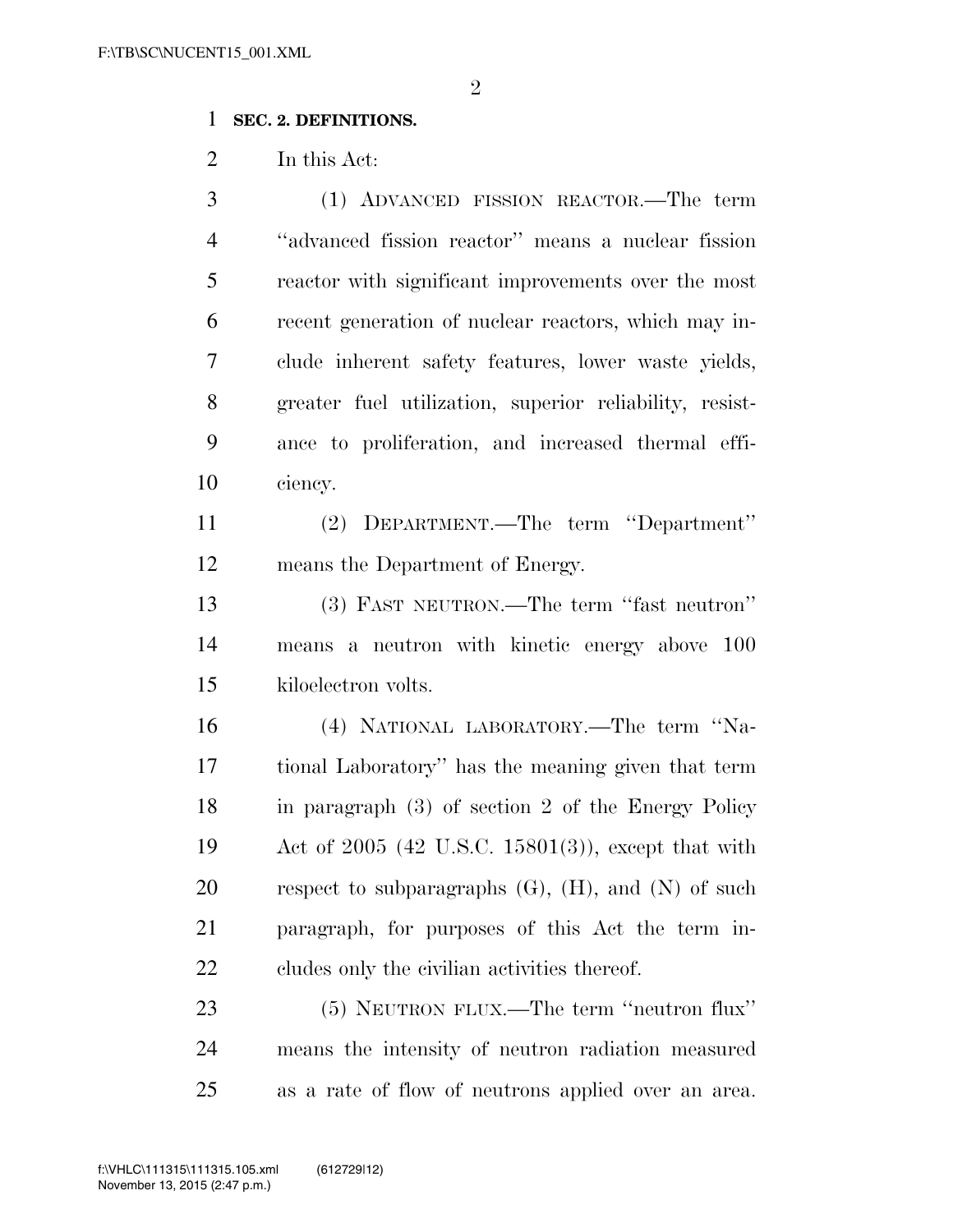(6) NEUTRON SOURCE.—The term ''neutron source'' means a research machine that provides neutron irradiation services for research on mate- rials sciences and nuclear physics as well as testing of advanced materials, nuclear fuels, and other re-lated components for reactor systems.

 (7) SECRETARY.—The term ''Secretary'' means the Secretary of Energy.

**SEC. 3. MISSION.** 

 Section 951(a) of the Energy Policy Act of 2005 (42 11 U.S.C.  $16271(a)$  is amended to read as follows:

12 "(a) IN GENERAL.—The Secretary shall conduct pro- grams of civilian nuclear research, development, dem- onstration, and commercial application, including activi- ties in this subtitle. Such programs shall take into consid-eration the following objectives:

 $\frac{1}{2}$  Providing research infrastructure to pro- mote scientific progress and enable users from aca- demia, the National Laboratories, and the private sector to make scientific discoveries relevant for nu-clear, chemical, and materials science engineering.

22 ''(2) Maintaining National Laboratory and uni- versity nuclear energy research and development programs, including their infrastructure.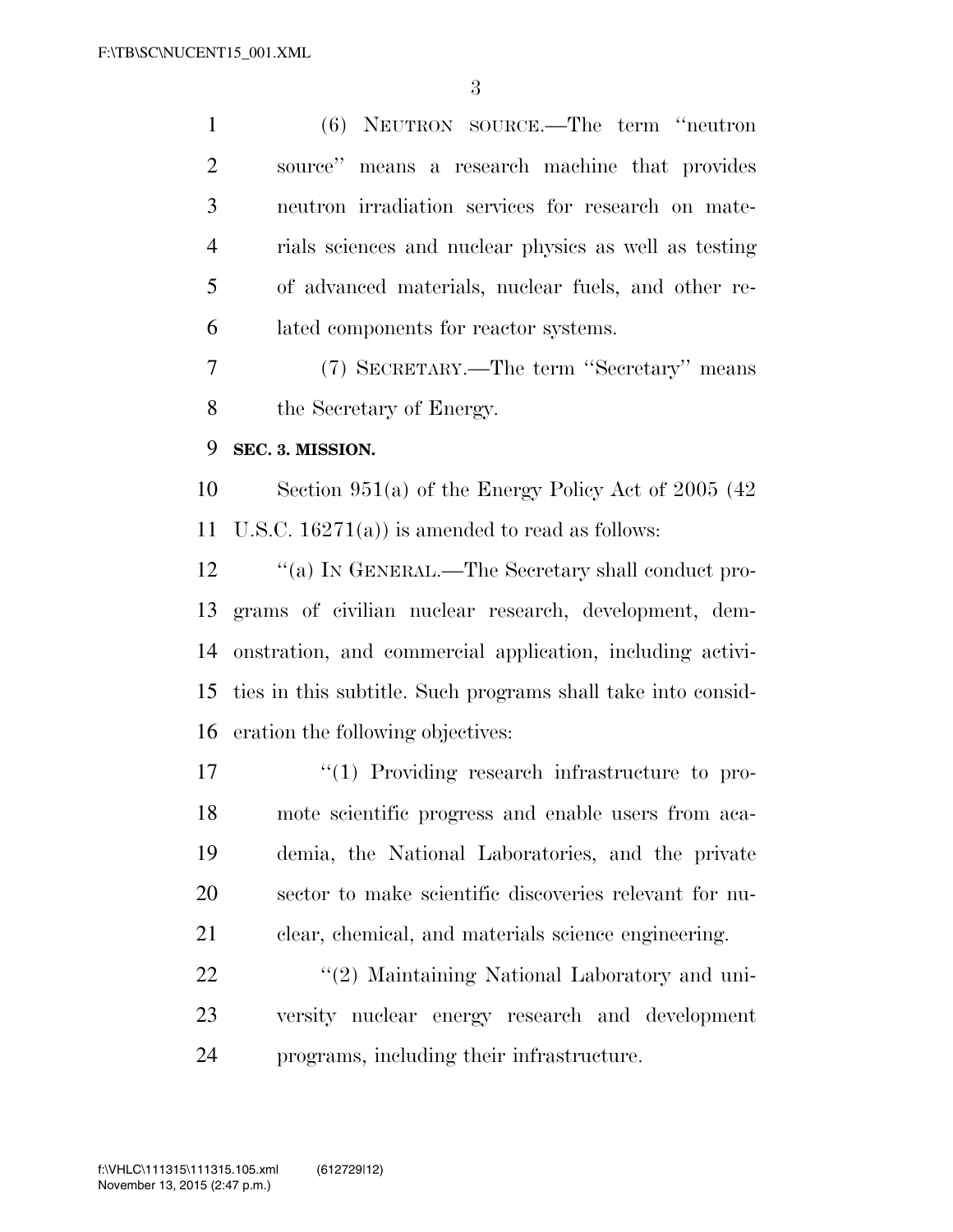''(3) Providing the technical means to reduce the likelihood of nuclear weapons proliferation and increasing confidence margins for public safety of nuclear energy systems. ''(4) Reducing the environmental impact of nu- clear energy related activities. ''(5) Supporting technology transfer from the National Laboratories to the private sector. 9 ''(6) Enabling the private sector to partner with the National Laboratories to demonstrate novel reac- tor concepts for the purpose of resolving technical uncertainty associated with the aforementioned ob- jectives in this section.''. **SEC. 4. SENSE OF CONGRESS.** 

 It is the sense of the Congress that nuclear energy, through fission or fusion, represents the highest energy density of any known attainable source and yields zero air emissions. This energy source is of national importance to scientific progress, national security, electricity genera- tion, heat generation for industrial applications, and space exploration. Considering the inherent complexity and reg- ulatory burden associated with this area of science, the Department should focus its civilian nuclear research and development activities towards programs that enable the private sector, National Laboratories, and universities to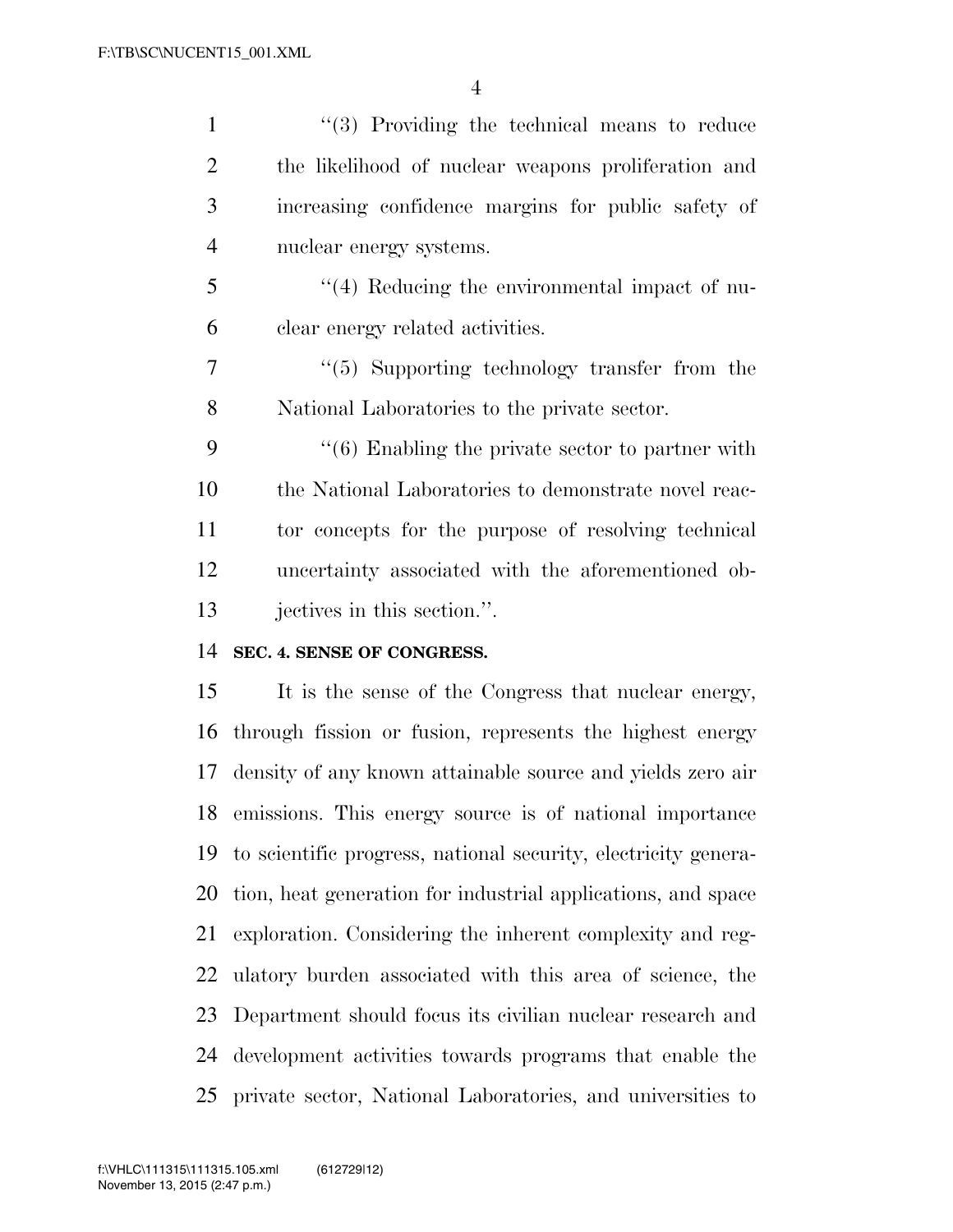carry out such experiments as are necessary to promote scientific progress and enhance practical knowledge of nu-clear engineering.

# **SEC. 5. HIGH-PERFORMANCE COMPUTATION AND SUP-PORTIVE RESEARCH.**

 (a) MODELING AND SIMULATION.—The Secretary shall carry out a program to enhance the Nation's capa- bilities to develop new reactor technologies through high- performance computation modeling and simulation tech- niques. This program shall coordinate with relevant Fed- eral agencies through the National Strategic Computing Initiative created under Executive Order 13702 (July 29, 2015) while taking into account the following objectives:

 (1) Utilizing expertise from the private sector, universities, and National Laboratories to develop computational software and capabilities that pro- spective users may access to accelerate research and development of advanced fission reactor systems, nu- clear fusion systems, and reactor systems for space exploration.

 (2) Developing computational tools to simulate and predict nuclear phenomena that may be vali-dated through physical experimentation.

 (3) Increasing the utility of the Department's research infrastructure by coordinating with the Ad-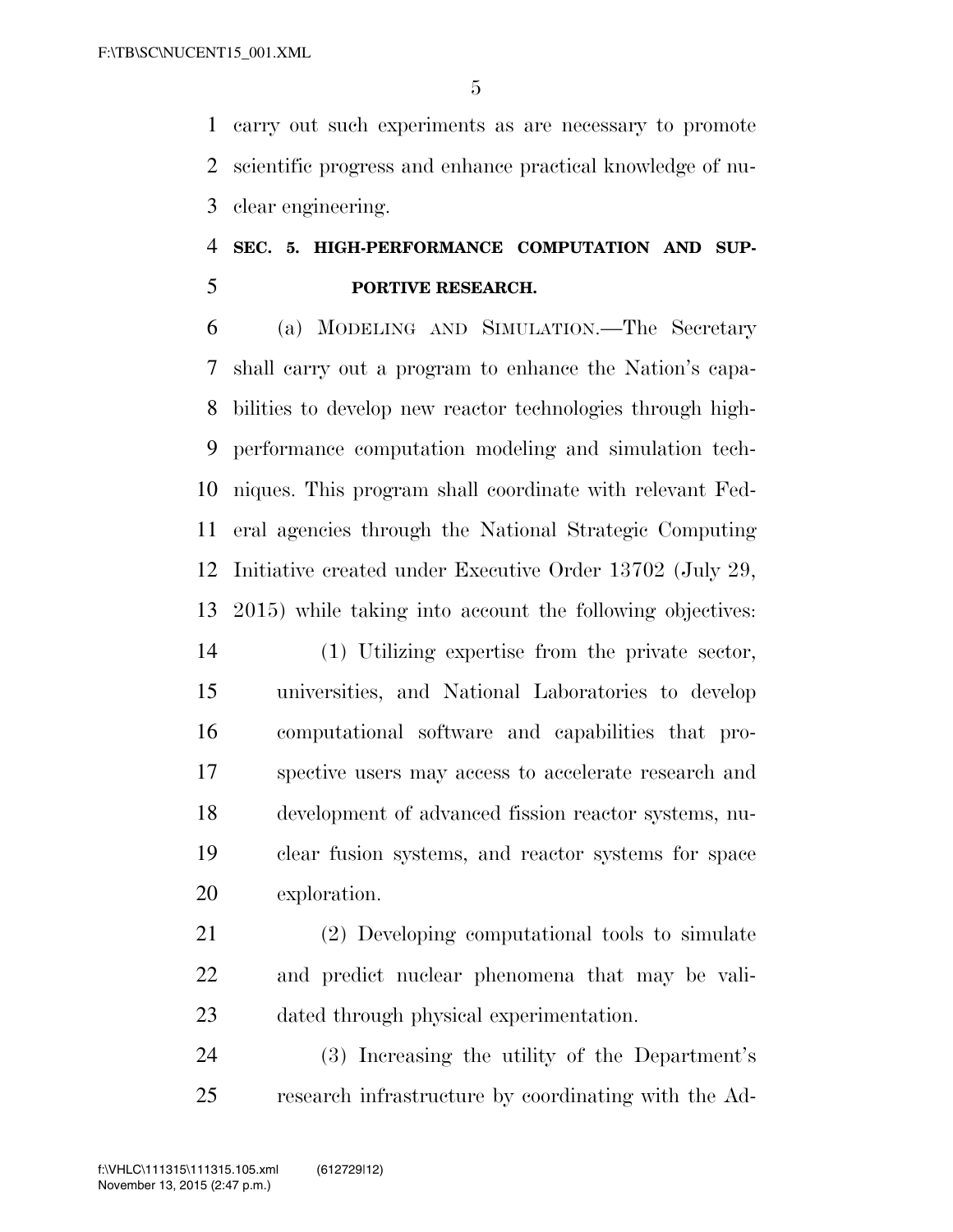vanced Scientific Computing Research program within the Office of Science.

 (4) Leveraging experience from the Energy In-novation Hub for Modeling and Simulation.

 (5) Ensuring that new experimental and com- putational tools are accessible to relevant research communities.

 (b) SUPPORTIVE RESEARCH ACTIVITIES.—The Sec- retary shall consider support for additional research activi- ties to maximize the utility of its research facilities, includ- ing physical processes to simulate degradation of materials and behavior of fuel forms and for validation of computa-tional tools.

#### **SEC. 6. VERSATILE NEUTRON SOURCE.**

 (a) MISSION NEED.—Not later than December 31, 2016, the Secretary shall determine the mission need for a versatile reactor-based fast neutron source, which shall operate as a national user facility. During this process, the Secretary shall consult with the private sector, univer- sities, National Laboratories, and relevant Federal agen- cies to ensure that this user facility will meet the research needs of the largest possible majority of prospective users. (b) ESTABLISHMENT.—Upon the determination of mission need made under subsection (a), the Secretary

shall, as expeditiously as possible, provide to the Com-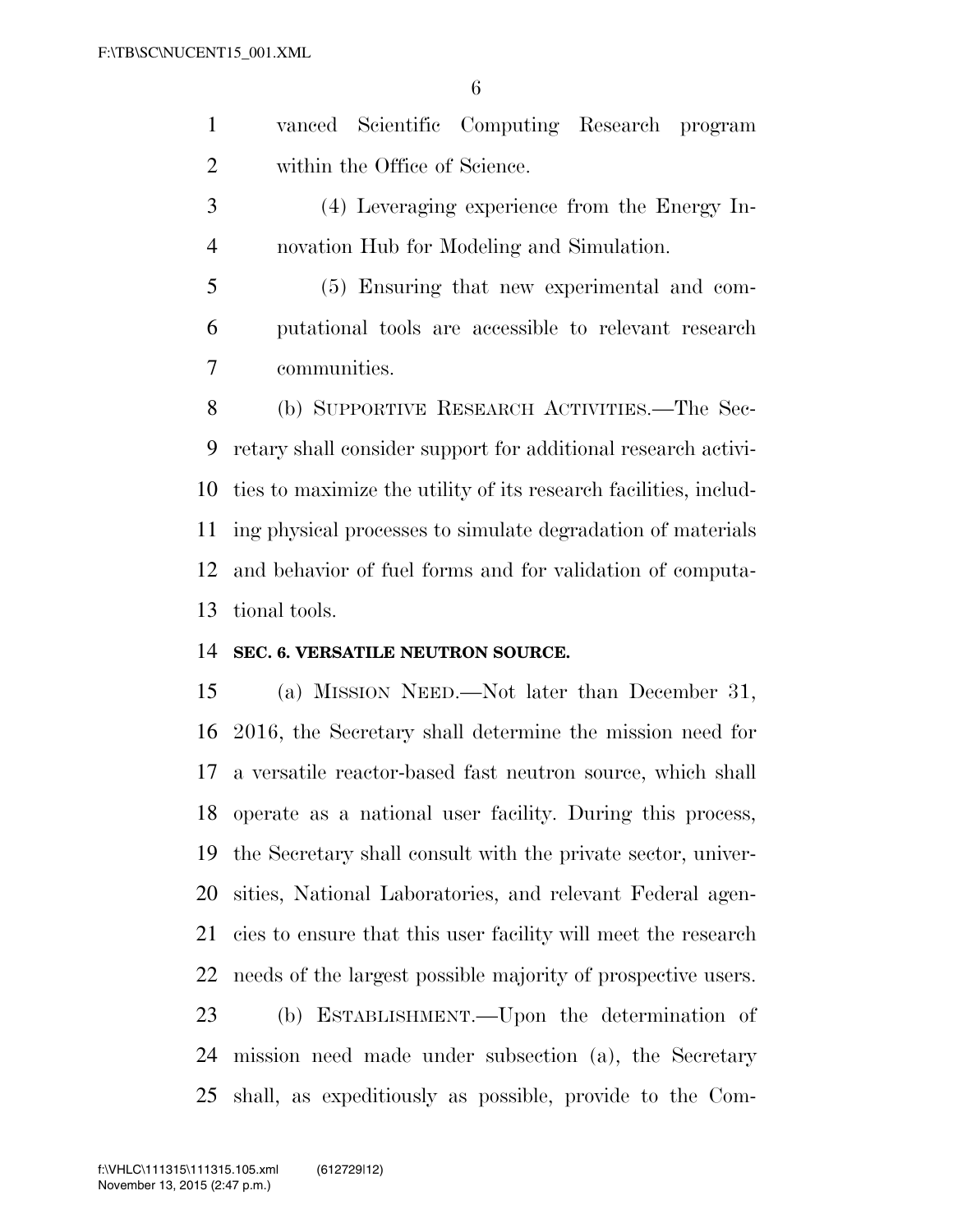| $\mathbf{1}$ | mittee on Science, Space, and Technology of the House   |
|--------------|---------------------------------------------------------|
| 2            | of Representatives and the Committee on Energy and      |
| 3            | Natural Resources of the Senate a detailed plan for the |
| 4            | establishment of the user facility.                     |
| 5            | (c) FACILITY REQUIREMENTS.—                             |
| 6            | (1) CAPABILITIES.—The Secretary shall ensure            |
| 7            | that this user facility will provide, at a minimum,     |
| 8            | the following capabilities:                             |
| 9            | (A) Fast neutron spectrum irradiation ca-               |
| 10           | pability.                                               |
| 11           | (B) Capacity for upgrades to accommodate                |
| 12           | new or expanded research needs.                         |
| 13           | (2) CONSIDERATIONS.—In carrying out the                 |
| 14           | plan provided under subsection (b), the Secretary       |
| 15           | shall consider the following:                           |
| 16           | (A) Capabilities that support experimental              |
| 17           | high-temperature testing.                               |
| 18           | (B) Providing a source of fast neutrons at              |
| 19           | a neutron flux, higher than that at which cur-          |
| 20           | rent research facilities operate, sufficient to en-     |
| 21           | able research for an optimal base of prospective        |
| 22           | users.                                                  |
| 23           | (C) Maximizing irradiation flexibility and              |
| 24           | irradiation volume to accommodate as many               |
| 25           | concurrent users as possible.                           |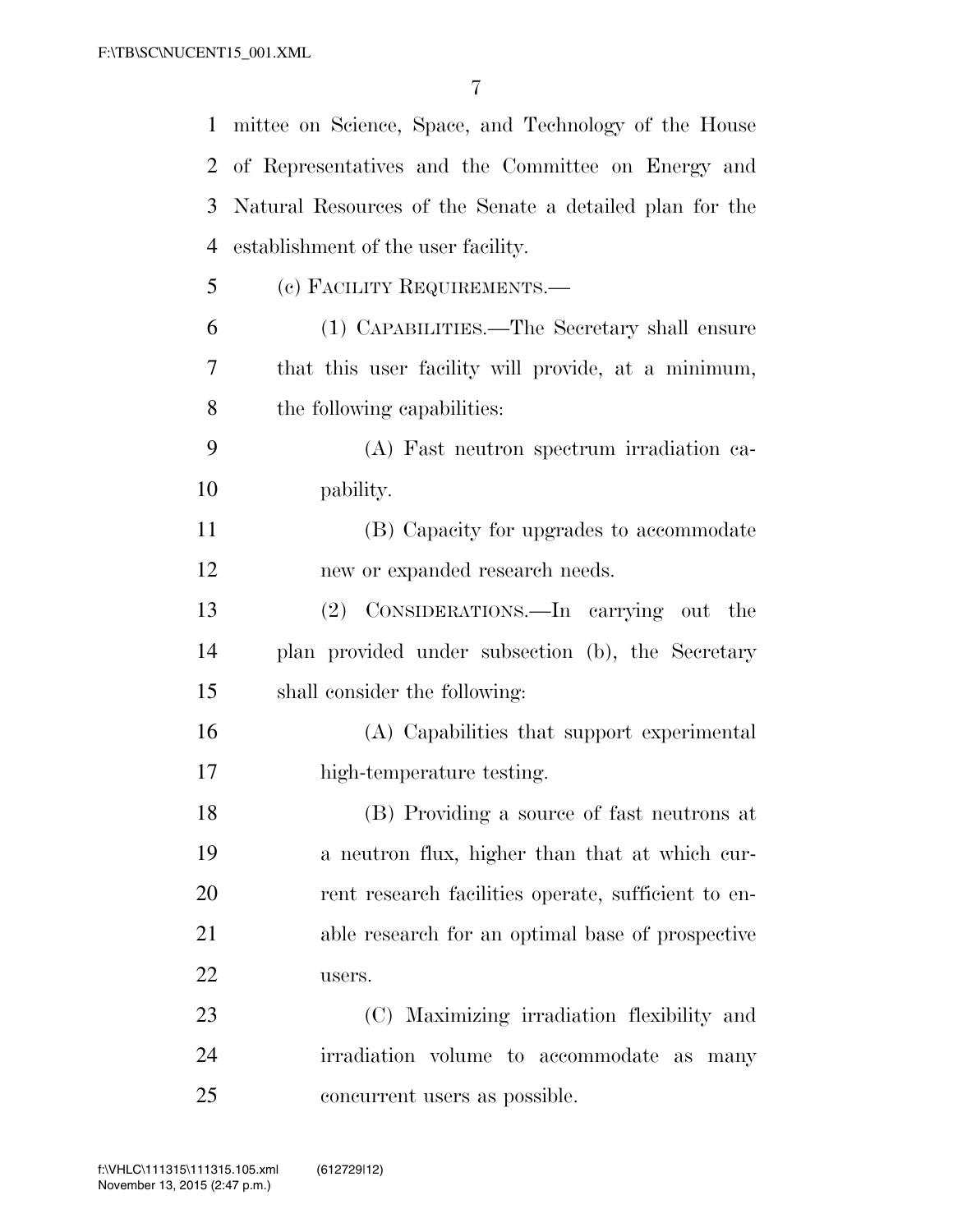| $\mathbf{1}$   | (D) Capabilities for irradiation with neu-                 |
|----------------|------------------------------------------------------------|
| $\overline{2}$ | trons of a lower energy spectrum.                          |
| 3              | (E) Multiple loops for fuels and materials                 |
| $\overline{4}$ | testing in different coolants.                             |
| 5              | (F) Additional pre-irradiation and post-ir-                |
| 6              | radiation examination capabilities.                        |
| 7              | (d) REPORTING PROGRESS.—The Department shall,              |
| 8              | in its annual budget requests, provide an explanation for  |
| 9              | any delay in its progress and otherwise make every effort  |
| 10             | to complete construction and approve the start of oper-    |
| 11             | ations for this facility by December 31, 2025.             |
| 12             | (e) COORDINATION.—The Secretary shall leverage             |
| 13             | the best practices for management, construction, and op-   |
| 14             | eration of national user facilities from the Office of     |
| 15             | Science.                                                   |
| 16             | SEC. 7. ENABLING NUCLEAR ENERGY INNOVATION.                |
| 17             | (a) NATIONAL REACTOR INNOVATION CENTER.—The                |
| 18             | Secretary shall carry out a program to enable the testing  |
| 19             | and demonstration of reactor concepts to be proposed and   |
| 20             | funded by the private sector. The Secretary shall leverage |
| 21             | the technical expertise of relevant Federal agencies and   |
| 22             | National Laboratories in order to minimize the time re-    |
| 23             | quired to enable construction and operation of privately   |
| 24             | funded experimental reactors at National Laboratories or   |
| 25             | other Department-owned sites while ensuring reasonable     |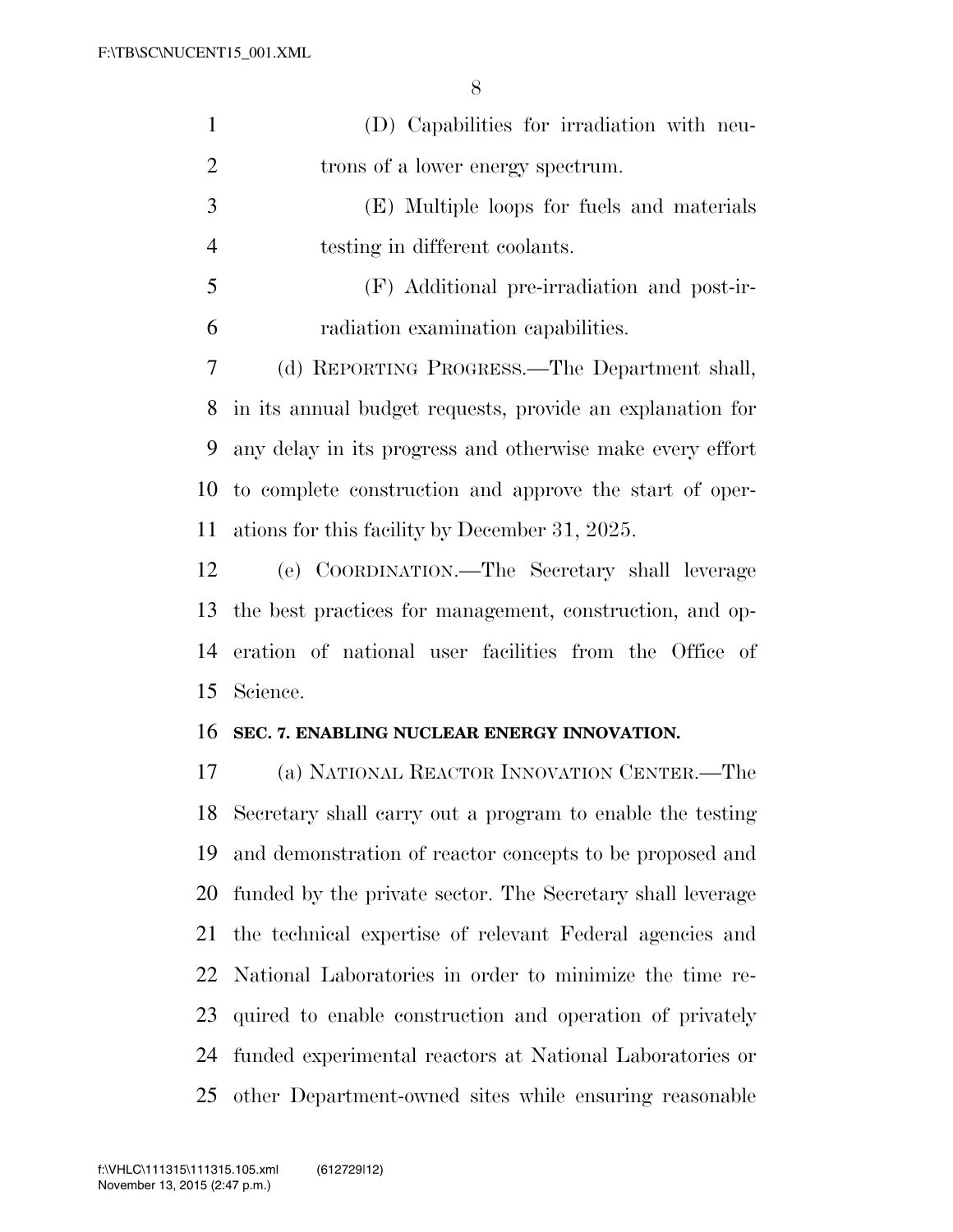safety for persons working within these sites. Such reac-tors shall operate to meet the following objectives:

- (1) Enabling physical validation of novel reactor concepts.
- (2) Resolving technical uncertainty and increas- ing practical knowledge relevant to safety, resilience, security, and functionality of first-of-a-kind reactor concepts.
- (3) General research and development to im-prove nascent technologies.

 (b) REPORTING REQUIREMENT.—Not later than 180 days after the date of enactment of this Act, the Sec- retary, in consultation with the National Laboratories, rel- evant Federal agencies, and other stakeholders, shall transmit to the Committee on Science, Space, and Tech- nology of the House of Representatives and the Committee on Energy and Natural Resources of the Senate a report assessing the Department's capabilities to authorize, host, and oversee privately funded fusion and advanced fission experimental reactors as described under subsection (a). The report shall address the following:

 (1) The Department's safety review and over- sight capabilities, including options to leverage ex- pertise from the Nuclear Regulatory Commission and National Laboratories.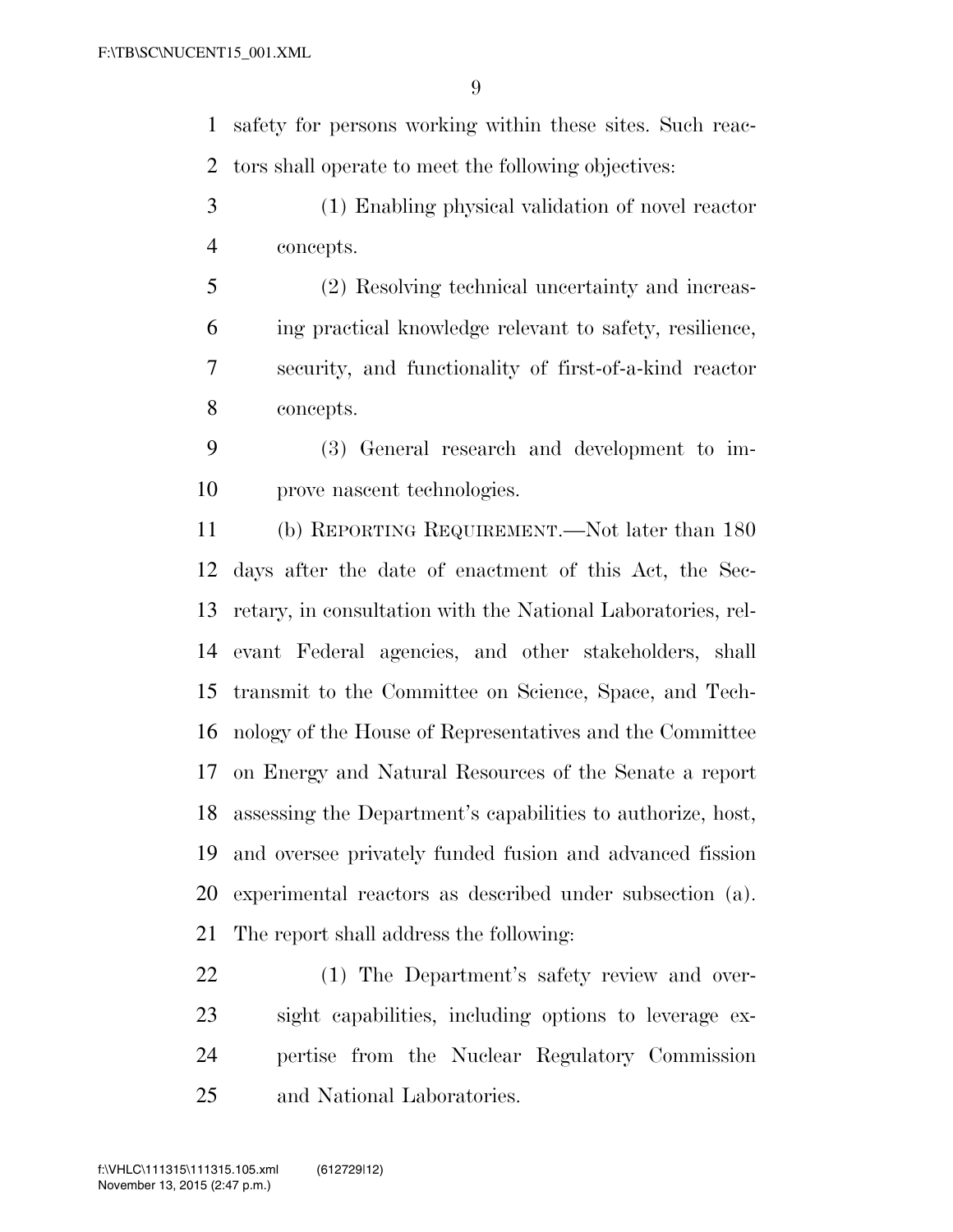(2) Potential sites capable of hosting activities described under subsection (a).

 (3) The efficacy of the Department's available contractual mechanisms to partner with the private sector and Federal agencies, including cooperative research and development agreements, strategic partnership projects, and agreements for commer-cializing technology.

 (4) Potential cost structures related to physical security, decommissioning, liability, and other long term project costs.

 (5) Other challenges or considerations identified by the Secretary.

#### **SEC. 8. BUDGET PLAN.**

 Not later than 12 months after the date of enactment of this Act, the Department shall transmit to the Com- mittee on Science, Space, and Technology of the House of Representatives and the Committee on Energy and Natural Resources of the Senate 3 alternative 10-year budget plans for civilian nuclear energy research and de- velopment by the Department. The first shall assume con- stant annual funding for 10 years at the appropriated level for the Department's civilian nuclear energy research and development for fiscal year 2016. The second shall assume 2 percent annual increases to the appropriated level for